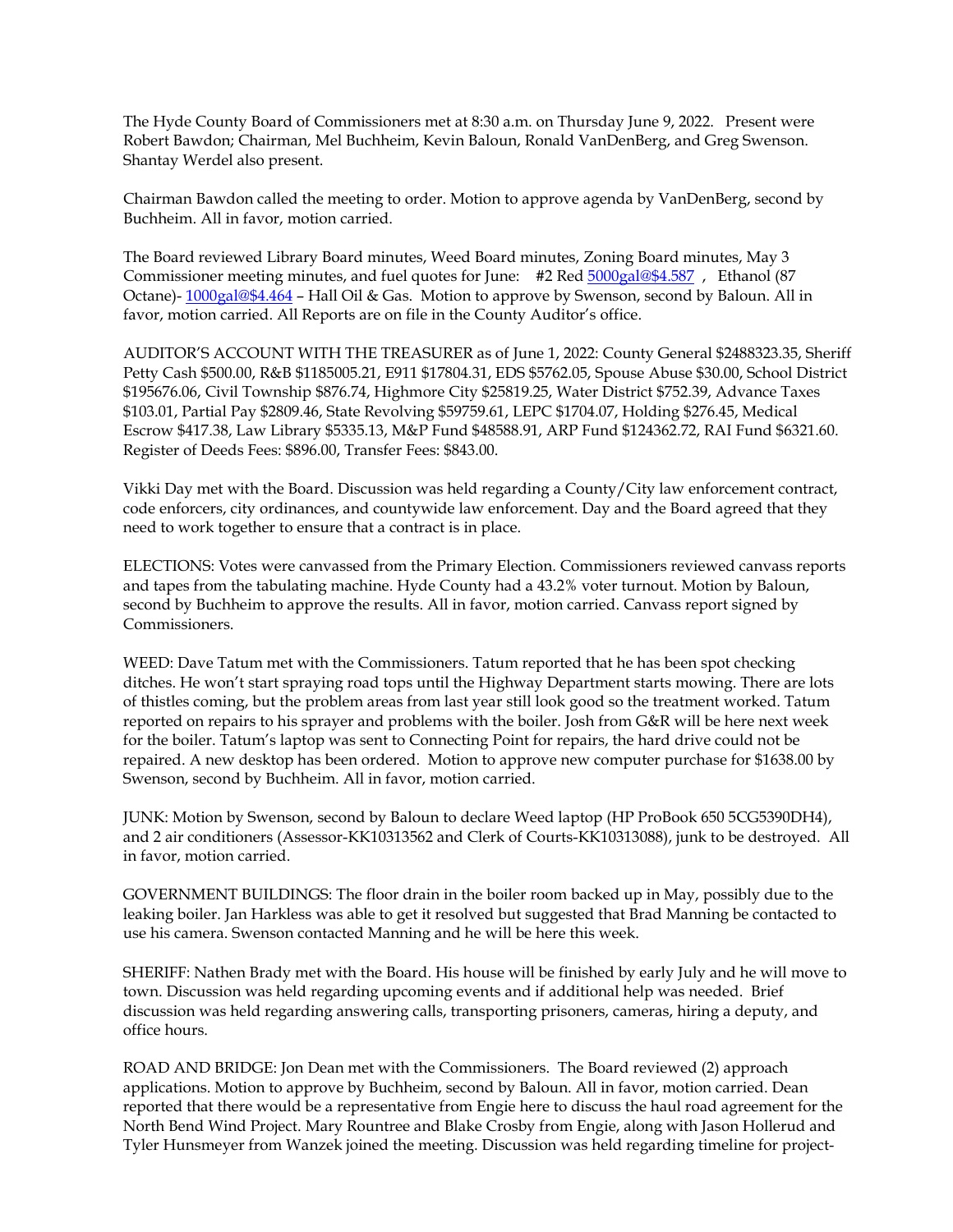probably won't start until frost is out in the spring, actual haul roads, difference between proposed haul road agreement and agreement for Triple H Project, bridges, delivery routes, laydown yard, haul road inventory (possibly Ulteig), gravel, and contact/communication improvements since the Triple H project. Jon Dean reported requests for deer crossing signs, culverts, and possible repairs to pickup #7. Emily Sovell joined the meeting. Discussion was held regarding using the same engineering firm that Hughes County will use for their road inventory for the North Bend Wind Project. Dean will contact Brad from Ulteig. Shantay Werdel (intern for Sovell) presented the Board with several differences between the haul road agreement for the Triple H Wind Project and the proposed haul road agreement for the North Bend Wind Project. Discussion was held regarding extra pay (\$3 more per hour) for anyone filling in for Jon Dean when he is out of town during the week for meetings/vacation/etc. If that person in charge when Jon Dean is gone gets called in on the weekend for anything it is regular OT pay. There will be no "super OT" paid as supervisors are not eligible for OT. Lengthy discussion was held regarding purchasing a backhoe or a loader, gravel crushing and various pits, hiring another highway worker, replace or lease a mowing tractor, and budget.

STATE'S ATTORNEY: Emily Sovell met with the Board. Bawdon asked about Interrogatories of Summit Carbon Transport, LLC to Hyde County. The Board signed on as intervenors in the matter of the application before the PUC- against the advice of Sovell. Sovell informed the Commissioners that they must answer the Interrogatories or possibly be held in contempt or fined. Sovell informed the Board that the rent for the State's Attorney office would be raised and asked that the Board split the cost of the increase with her. Motion by Buchheim, second by VanDenBerg to increase the County's portion of the rent payment from July-December from \$300 to \$375. Sovell will let the County know what the increase will be for 2023 so budget can be adjusted.

EXECUTIVE SESSION: Motion by Buchheim, second by Baloun to enter Executive Session at 12:01 pm for personnel matters with Sovell, Werdel, and Ring present. The Board resumed regular session at 12:12 pm.

POOR RELIEF: The Board reviewed information from Sarah Peterson, consultant. Motion by Baloun, second by VanDenBerg to deny Medical Assistance Claim #2022-001 due to the hospitalization being scheduled, health insurance was available/affordable, and ability to make reasonable payments. All in favor, motion carried.

## Resolution #2022-015

## PLAT OF MCCLOUD TRACT 1

A RESOLUTION APPROVING the Plat of McCloud Tract 1 located in a subdivision of the SW ¼ of Section 10, Township 111 North, Range 73 West of the 5th Principal Meridian, Hyde County, South Dakota.

WHEREAS; the plat of the above-described property has been executed according to statute, now therefore;

BE IT RESOLVED that the County Commission in and for the County of Hyde, does hereby approve the said Plat of McCloud Tract 1, a subdivision of the SW ¼ of Section 10, Township 111 North, Range 73 West of the 5th Principal Meridian, Hyde County, South Dakota. Motion by Buchheim to adopt Resolution #2022-015, second by Baloun. VOTING AYE: Mel Buchheim Kevin Baloun Ronald VanDenBerg Greg Swenson VOTING NAYE: None Robert Bawdon **ABSENT AND NOT VOTING: None** Motion passed and Resolution adopted on June 9, 2022.

Hyde County Board of Commissioners

\_\_\_\_\_\_\_\_\_\_\_\_\_\_\_\_\_\_\_\_\_\_\_\_\_\_\_\_\_\_\_\_\_\_\_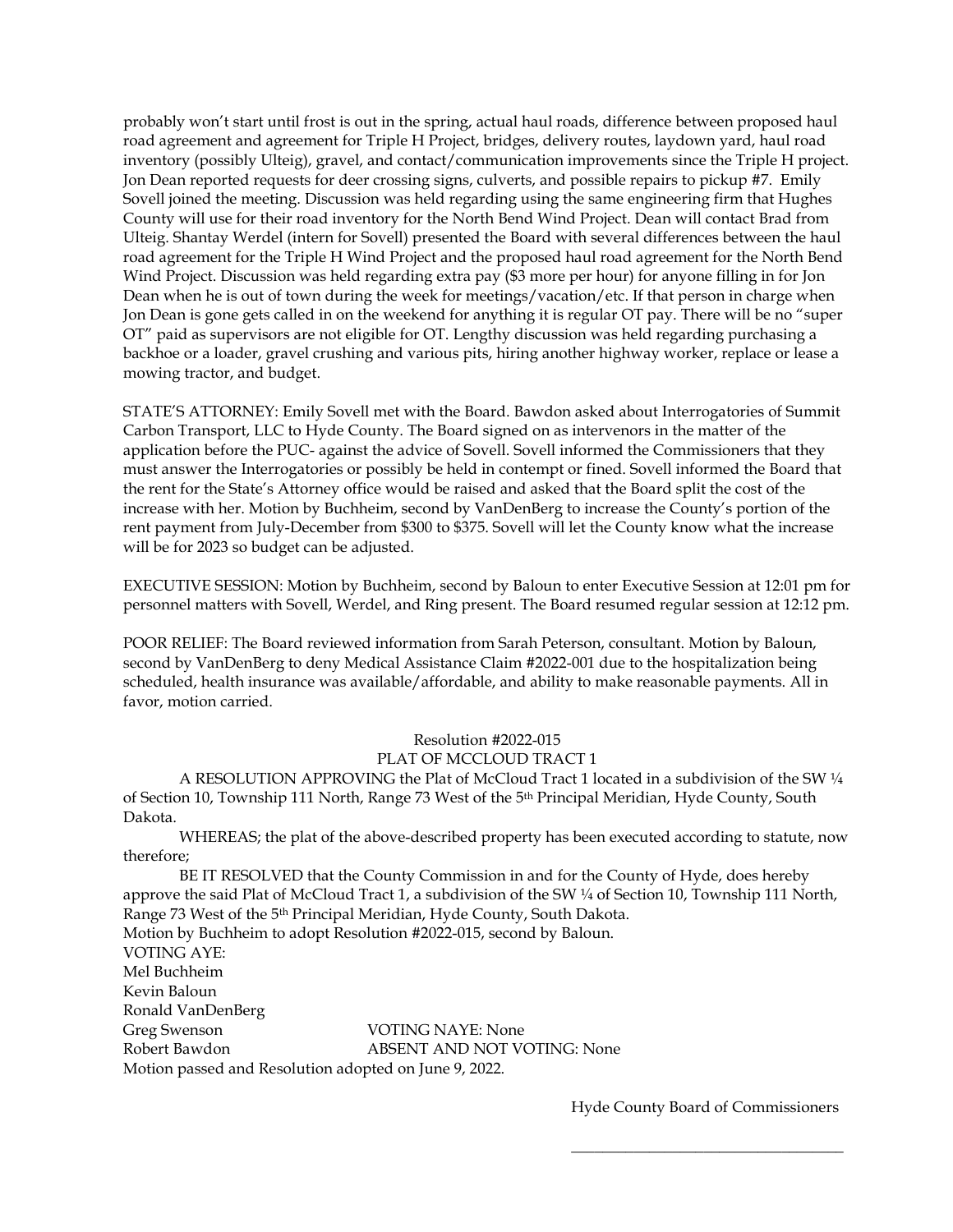ATTEST:

## Marilyn Ring, Hyde County Auditor

\_\_\_\_\_\_\_\_\_\_\_\_\_\_\_\_\_\_\_\_\_\_\_\_\_\_\_\_

MENTAL HEALTH CENTER: The Board reviewed a request for funding from Aspire in Aberdeen, SD. Aspire is a community support provider that has supported individuals with intellectual and developmental disabilities since 1965. Aspire asked the Commissioners to consider a contribution in the amount of \$720.00. Motion by VanDenBerg to approve contribution of \$720.00 to Aspire, second by Baloun. All in favor, motion carried.

CLAIMS: Motion by Buchheim, seconded by VanDenBerg to approve the following claims and authorize the County Auditor to issue warrants in the payment of claims. All in favor, motion carried. COMMISSIONERS: Highmore Herald, publishing, \$221.40, Quoin Financial Bank-cash, postage, \$28.60; ELECTIONS: American Solutions for Business, supplies, \$3.20, DS Solutions, test deck, \$175.00, ES&S, ballots/coding, \$1181.36, Highmore Herald, publishing, \$496.77, Deb Houdek, primary worker/school/setup, \$270.00, Peggy Kroeplin, primary worker/school, \$255.00, Mashek's, supplies, \$42.60, Debra Olson, primary worker/setup, \$240.00, Quoin Financial Bank-cash, postage, \$18.95, Seachange Print, publication ballot, \$185.00, Shantay Werdel, primary worker, \$210.00, Peggy Zilverberg, primary worker/training/mileage, \$263.64; JUDICIAL: Homestead, air conditioner, \$379.99, SDACC, 2nd Quarter CLERP payment, \$190.00; AUDITOR: Marilyn Ring, reimbursement for mileage-spring mtg, \$84.00; TREASURER: American Solutions for Business, supplies, \$263.39, Sherri Dittman, reimbursement for mileage-spring mtg, \$82.32, Highmore Herald, SDACC, registration for conference, \$85.00VISA, registration for training, \$105.00; COPIER: A&B Business, maintenance contract, \$127.78; STATE'S ATTORNEY: A&B Business, copier contract (2), \$306.09, Jan Busse, rent, \$300.00, Brenda Lounsbury, professional services, \$120.00, Mashek's , supplies, \$69.40, SD Public Lab, professional services, \$215.00, Emily Sovell, reimbursement for supplies/mileage, \$412.16, US Postmaster, PO box rent, \$102.00; GOVERNMENT BUILDINGS: Connecting Point, managed services, \$673.00, H&H Plumbing, repairs, \$333.96, Pam Hamlin, professional services, \$594.00, Highmore Herald, publishing, \$27.50, Mashek's, supplies, \$250.37, Dave Tatum, mowing, \$300.00; ASSESSOR: Best Western Ramkota, lodging for school, \$231.00, Homestead, air conditioner, \$379.99, Carrie Stephenson, reimbursement for mileage/meals/registration, \$424.46; REGISTER OF DEEDS: American Solutions for Business, supplies, \$41.36, Connie Konrad, reimbursement for mileage-spring mtg, \$84.00; JAIL: Hughes County Finance, jail billing, \$380.00; FIRE PROTECTION: Highmore Fire Department, 2nd Quarter support, \$7500.00; TRANSPORTATION: River City Transit, 2022 support, \$10000.00; LIBRARY: Barnes & Noble, 23 books, \$391.71, Mashek's, supplies, \$13.82, Plainsman, subscription, \$185.38, Quill, supplies, \$344.96, Quoin Financial Bank-cash, postage, \$86.20, Vilas, putty, \$2.29; MEMORIAL DAY EXPENSE: Highmore Herald, programs, \$27.50; EXTENSION: American Solutions for Business, supplies, \$108.45, Quoin Financial Bank, postage, \$8.00; ROAD &BRIDGE: Advance Auto Parts, supplies, \$26.77, Access Health, professional services, \$35.00, American Solutions for Business, supplies, \$439.85, Butler Machinery, repairs, \$175.59, CNH Productivity Plus (Titan), supplies/repairs, \$274.69, Diamond Mowers, repairs, \$1264.55, Hall Oil & Gas, fuel, \$22835.44, Highmore Herald, supplies, \$4.00, Jan Busse Ford, repairs, \$27.96, Kristi Brunes, professional services, \$40.00, Lyle Signs, supplies, \$710.56, Mike's Tires & Repairs, supplies, \$165.95, SDACC, registration for conference, \$170.00, Servall, maintenance supplies, \$21.32, True North Steel, supplies, \$8879.10, VISA, supplies, \$102.23, WW Tire Service, supplies, \$887.16, Vilas Drug, postage fluid analysis, \$33.01; E911: City of Pierre, E911 services 2<sup>nd</sup> quarter, \$4367.49 MULTIPLE DEPARTMENTS: Capital Area Refuse LLC, utilities, \$162.80; City of Highmore, utilities, \$154.99; Northwestern Energy, utilities, \$709.25; Venture Communications, utilities, \$1436.61; Verizon Wireless, utilities, \$184.31, Wellmark, health insurance, \$25775.90, SDRS, contributions, \$3548.92, AFLAC, cancer, intensive care, accident & dental insurance, \$310.08, Heartland State Bank, FICA, \$3947.23.